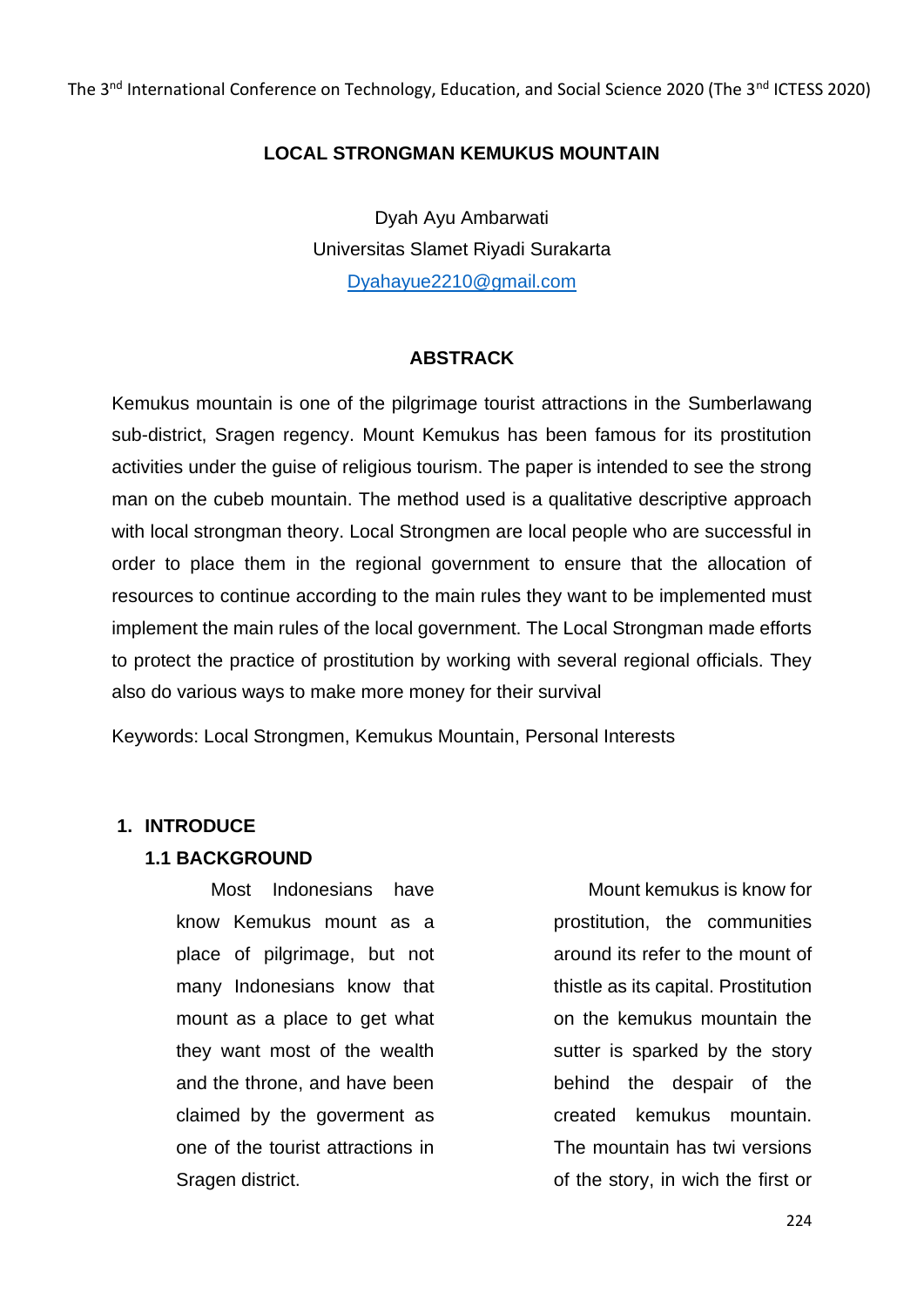second version has not yet been born wich is the original. The wishes of the Prince Samudra are also highly thought to be one of the reasons the kemukus mount became a prostitute. People who knew the will of the Prince Samudra exploited it with a distorted perception of content.

Local strongman were introduce by the Joe Mingdal in his study, talked about the phenomenon of the local people in countries in decade 1970. In the his study, Mingdal write "*They have succeed in having themselves or their family members placed in critical state post to ensure allocation of resources according to their own rules, rather than the rules propounded in the official rhetoric, policy state-ment, and legislation generated in the capital city or those put forth by a strong implementor".* Mingdal affirms that local people have succeced in getting themselves and family members into important office within the local goverment to ensure the

allocation of resources to keep them in the line with the rules they choose to play onstead of the local goverment.

In order to strengthen his opinion, Mingdal came up with an interrelated argument about the success of local strongmen that controling the situation around him. First, local strongman build communities through autonomous organization that they manage in socially fragmented societies second, local strongman does social, economic, and political control by including important components of the communities called survival strategies, wich can make them more comfortable to recive support from the communities arounf them. Third, local strongman limit local goverment autonomy, and thus they successfully weaken countries in the process of social change.

Thus, local strongman can be interpreted as powerful local people who have access to economic and political resources, who together with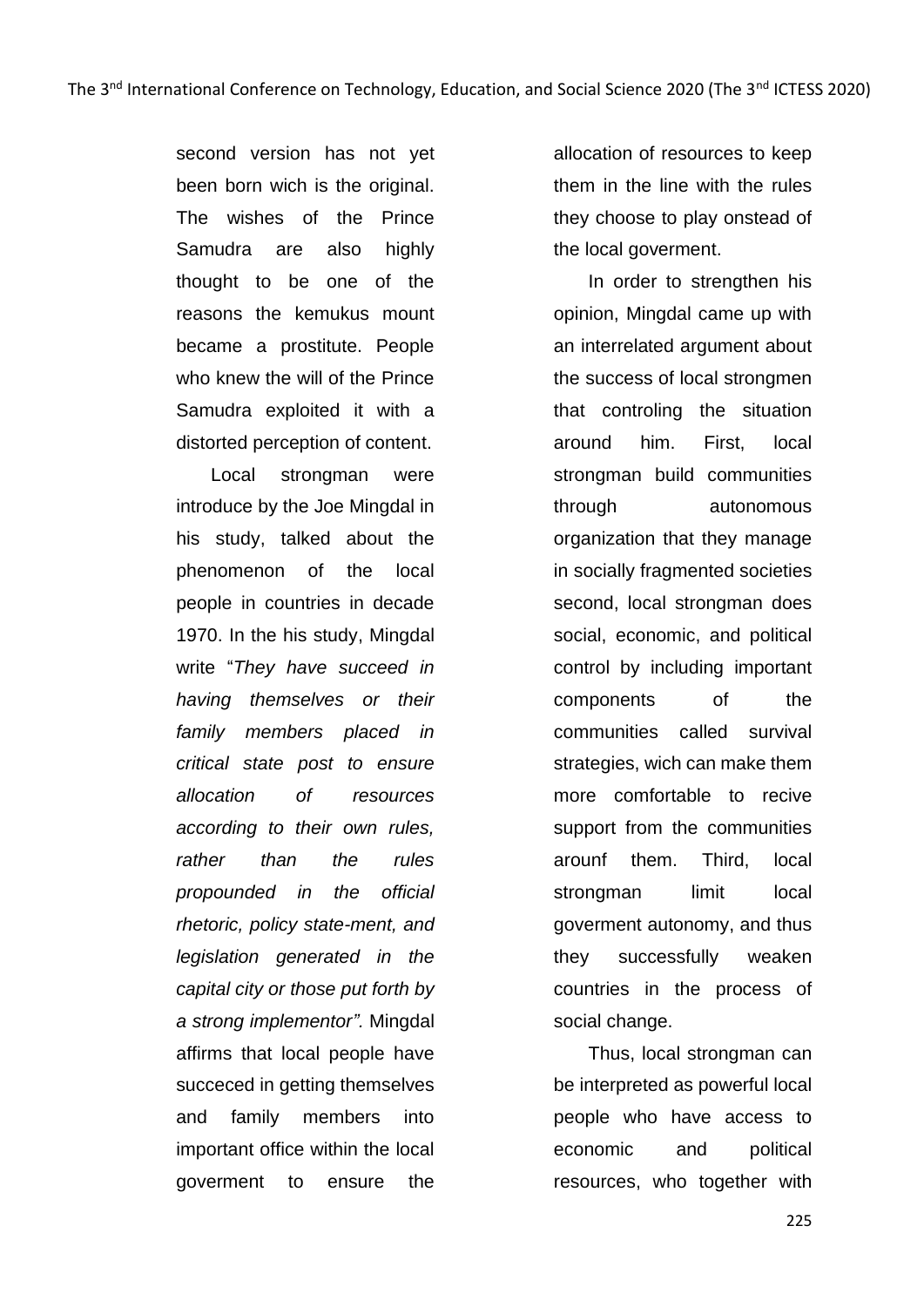traditional elites carry out informal goverment. Furtermore, because economic and political resources have been controlled not by the state ideality, there has been a deviation in the goal of making politices, namely that it is no longer the intention create public welfare in general, but to shift to the goal of personal achivement.

### 1.2 **RESEARCH QUESTION**

From the above background, the formulation of the problem can be written as follows "What is the role of local stongmen in carrying out their actions to manage Mount Kemukus?"

# **2. LITERATURE REVIEW**

Local Strongmen are figures who are synonymous with their strengths and expertise in their fields, local strongmen is a term that is synonymous with elite, although there are many definitions of the concept of elite, but basically there is a common understanding that the concept of elite refers to a group of people as superior individuals who are different from the masses who control power

networks or groups that are in circles of power and in power as well as local strongmen. The superiority of the elite over the masses depends entirely on their success in manipulating their environment with symbols, virtues or actions. Local Strongmen was introduced by Joe Migdal in his study which examines the phenomenon of local people in countries in the decade of the 1970s. In his study, Mingdal wrote "*They have succeed in having themselves or their family members placed in critical state post to ensure allocation of resources according to their own rules, rather than the rules propounded in the official rhetoric, policy state-ment, and legislation generated in the capital city or those put forth by a strong implementor.*" Mingdal emphasized that the local strongmen had succeeded in placing themselves and their family members into important positions in the regional government to be able to ensure the allocation of resources to continue according to the rules of the game they wanted rather than having to implement the rules of the game from the local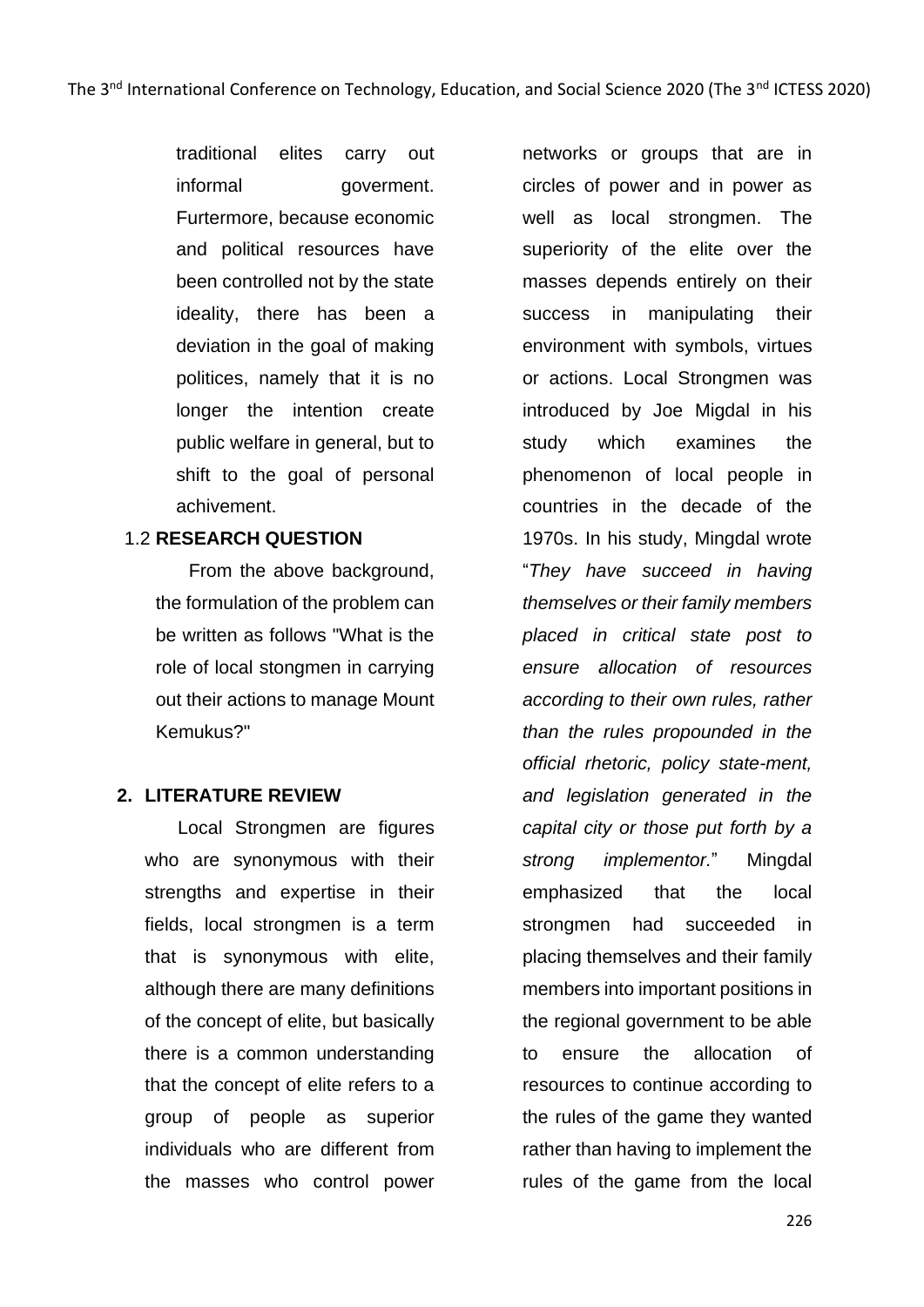government. In order to strengthen his opinion, Mingdal put forward three interrelated arguments regarding the success of local strongmen in controlling the situation around them. First, locak strongmen develop tiered society through autonomous organizations which they manage in a socially fragmented society. Second, the local strongman exercises social, economic, and political control by including an important component in society which is called a survival strategy, which can make them more flexible to get support from the surrounding community. Third, local strongmen limit the autonomy of regional governments, thus they succeed in weakening the state in carrying out the process of social change. Thus, local strongmen can be defined as local strongmen who have access to economic and political resources, who together with traditional elites carry out governance governance in an informal manner. Furthermore, because economic and political resources have been controlled not by the state ideally, there has been a deviation in the goal of making policies, namely no longer the

intention to create public welfare in general, but shift to the goal of personal enrichment.

### **3. RESEARCH METHODE**

This research is used for scientific papers of outstanding students using qualitative descriptive research methods, because this paper seeks to describe the local strongman on the mount of kemukus. Data obtained from primary data, namely interviews with sources and secondary data, namely data obtained through the internet.

# **4. DISCCUSION**

# **4.1 KEMUKUS MOUNTAIN**

The history of Mount Kemukus begins with the story of the prince Samudra who was sent by his father who was a king in the kingdom of Demak to Mount Lawu with his two bodyguards to meet Nyai Ki Ageng Gugur and to learn more about Islam and to reunite his brother. After arriving at Mount Lawu, for days Prince Samudra learned about the essence of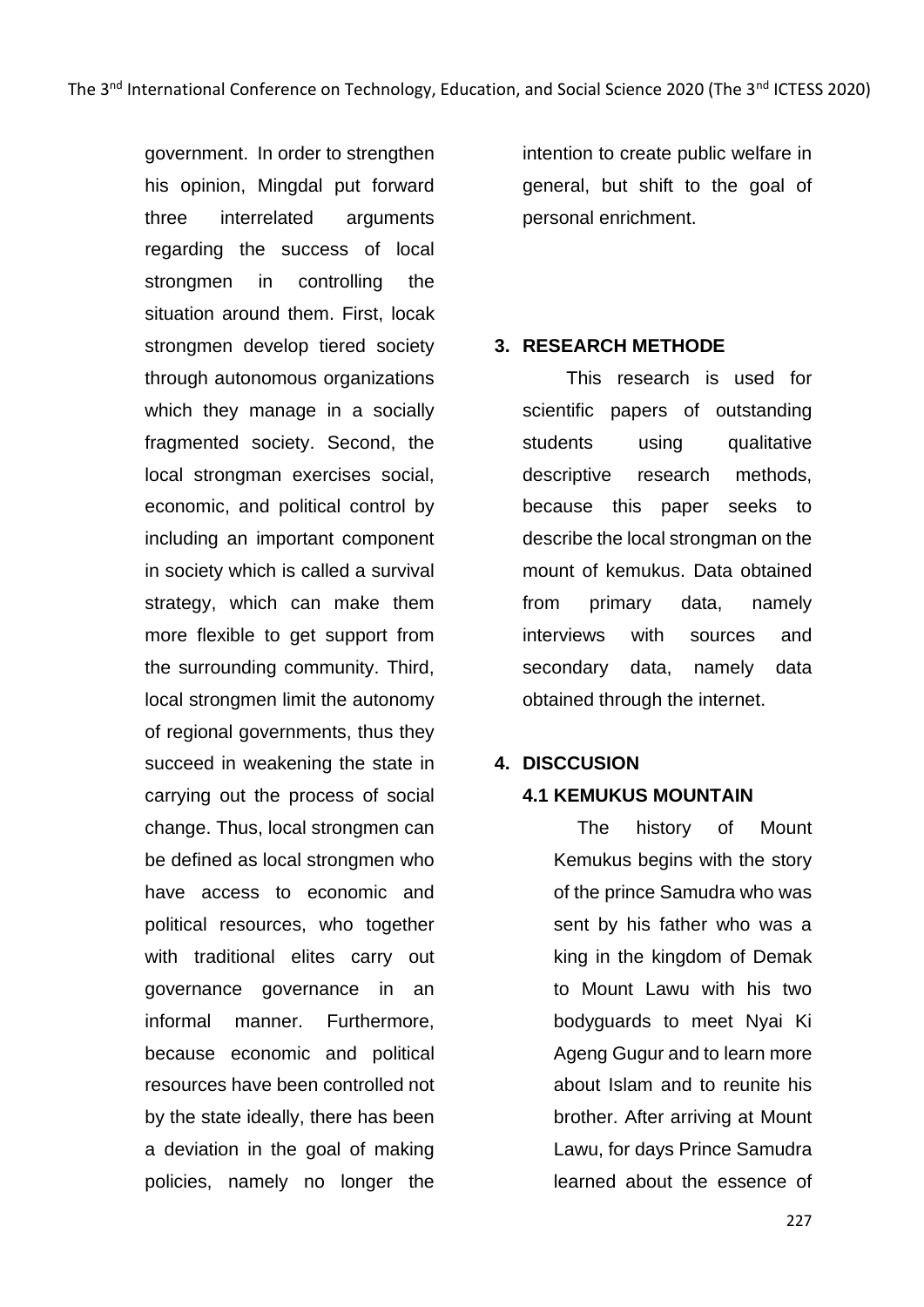Islam. When the prince Samudra had mastered the knowledge taught by Nyai Ki Ageng Gugur, he was told by the teacher that he was actually the older brother of Prince Samudra. Nyai Ki Agengatuh then asked the prince of Samudra to come home and told his father that he had met his brother. On his way back to Demak, the Samuda prince also spread Islam where he and his guards stopped. But unfortunately the prince Samudra was stricken with a disease that made him unable to continue his journey. He sent one of his bodyguards back to Demak alone to tell his father and mother that he was sick and could not continue his journey. When the guard returned to the place where the Prince was resting with Prince Samudra's mother, Prince Samudra had died. Before Prince Samudro died he had time to give a advice "*Sing sopo duwe panjongko marang samubarang kang dikarepke bisane kelakon iku kudu sarono pawitan temen, mantep, ati* 

*kang suci, ojo slewangsieweng, kudu mindeng marang kang katuju, cedhakno dhemene kaya dene yen arep nekani marang penggonane dhemenane*". From the information of several sources of the last advice from Prince Samudra before he died and it was converted into Indonesian with the language experts, the message of advice was "Whoever desires or has a goal for what he wants to achieve the goal must be sincere, steady, with a pure heart, do not tilt right or left, must concentrate on what is desired or desired, draw closer to the desire, as if going to his favorite place or joy". Prince Samudra was then buried in a hill which is now called the Kemukus mountain. When the prince of Samudra's mother, Ontrowulan, cried over her son's departure, it was as if she was told by Prince Samudra that if Ontrowulan wanted to meet the prince, she had to wash her hair in under Prince Samudra's grave, miraculously after washing her hair three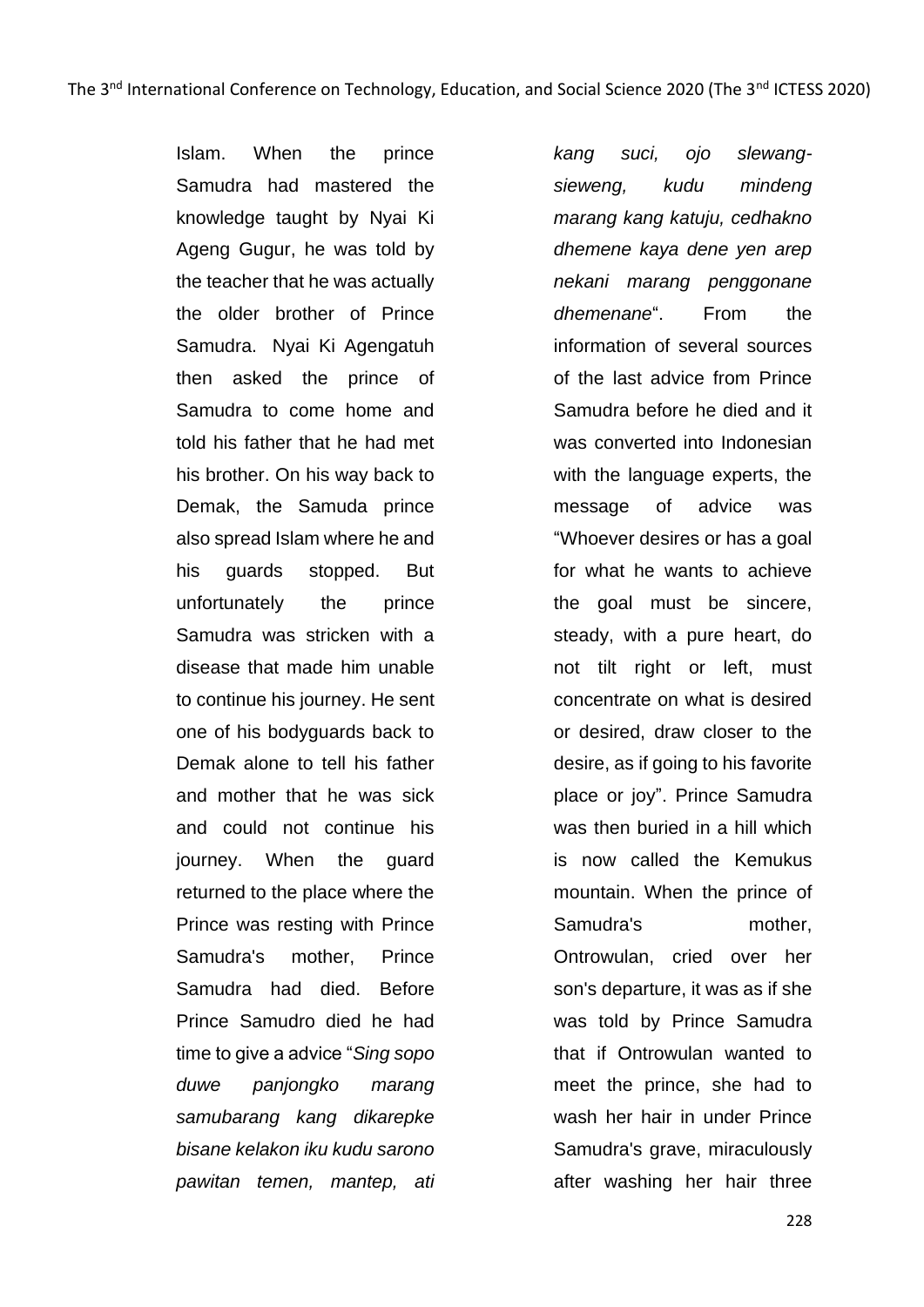times, Ontrowulan then disappeared. The second version of the history of Mount Kemukus is not much different from this first version of the story, it's just that the second version of the mother of Prince Samudra is told that he had an affair relationship with Prince Samudra.

# 4.2. **LOCAL STRONGMAN ACTIONS**

In the 1990s, Mount Kemukus was designated as a religious tourism site by the local government. However, it is still unknown since when the practice of prostitution began on Mount Kemukus, it is possible that prostitution had taken place before the local government designated Mount Kemukus as a place for religious tourism. Mount Kemukus is like a hidden city that is closed in the Sumberlawang sub-district which in fact is Ngandullah village which is the center of its government, the area is not large, but inside it has a crowd that is almost the same as the

government center of Sumberlawang sub-district. Especially on days that are considered sacred, such as Thursday Pahing, Friday Pon, Friday Kliwon, and during one suro. Visitors who stop at Mount Kemukus are, on average, visitors who come from outside Java, those who carry out the guise of pilgrimage must commit adultery seven times in forty days with seven different people. In 2014, the Governor of Central Java, Ganjar Pranowo, through his decision circulated a letter to close Mount Kemukus after news of prostitution activities was revealed by an Australian TV station (Australia Special Broadcasting Service) with the title Sex Mountain. Until the governor of Central Java also directly visited the location of Mount Kemukus. As if he ignored the policies of the provincial government, prostitution activities on Mount Kemukus were then resumed after a few months had stopped. Then in 2017, it was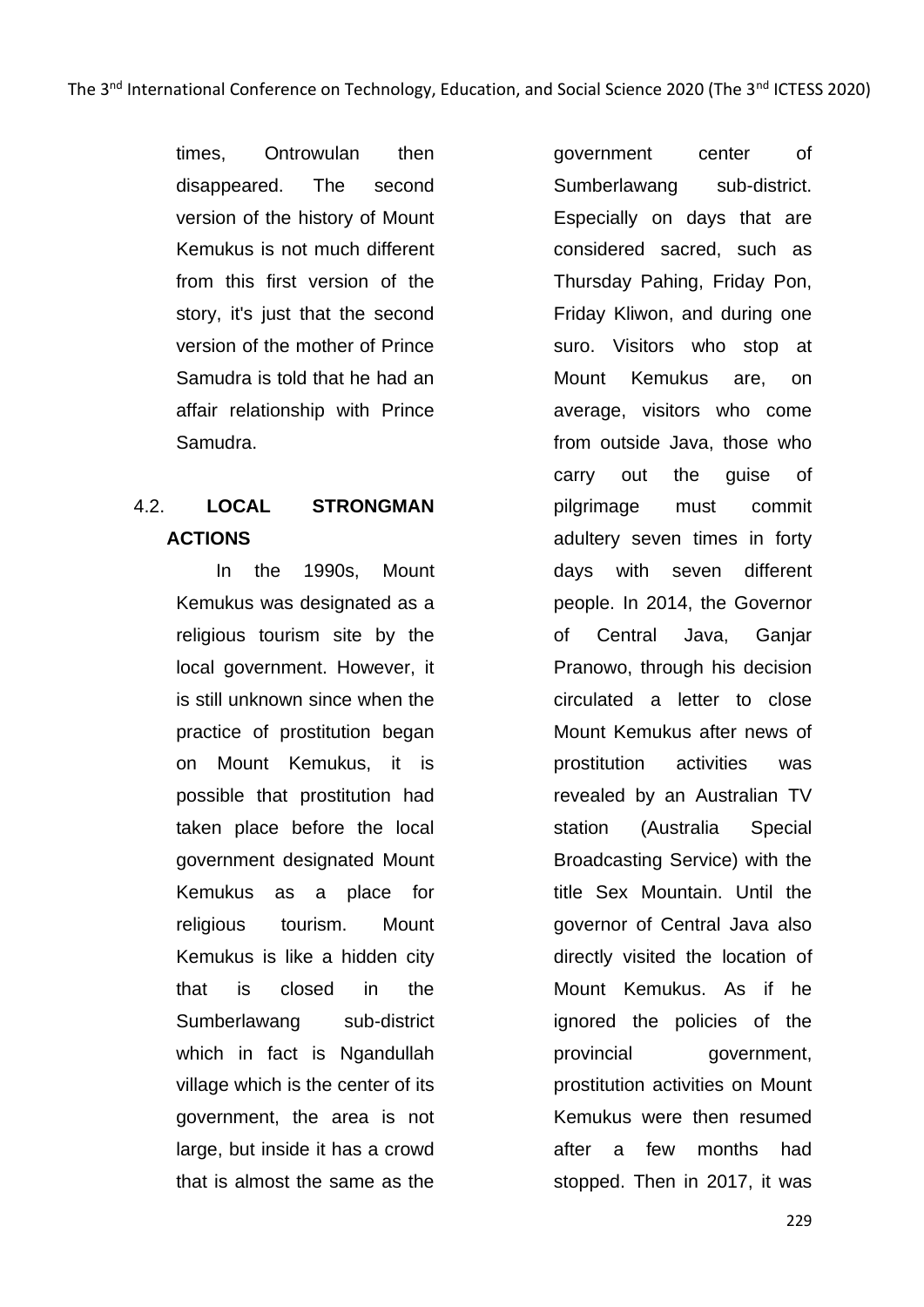the turn of the Sragen Regent, Kusdinar Untung Yuni Sukowati to conduct a direct review and form a team to close Mount Kemukus and make it truly a place for religious tourism. It was finally closed by the government, but the practice of prostitution is still ongoing even today. If you look closely, the average population of Mount Kemukus must have a shop in their house. These are all fronts to hide the rooms they rent for adultery. Not only rooms, behind the stalls in the residents' houses there are also karaoke and billyards. Every night one suro, the manager of Pangeran Samudra's grave held a mosquito net covering the tomb of Pangeran Samudra. The mosquito net covering Prince Samudra's grave was washed, but no longer attached to Pangeran Samudra's grave. Local Strongmen act as black shadows protecting Mount Kemukus and they take advantage of moments that are considered sacred. In fact, they communicate with regional

officials to collaborate in covering up the ongoing practice of prostitution. Because they are aware that if the practice of prostitution is completely stopped, they will not get more income. It is true that the room rates and prostitutes there are not expensive, but if visitors who intend to commit adultery are still the majority, they will not waste the opportunity to earn more income. They even managed to leak information about the government raids to neutralize Mount Kemukus. Because when the day of the execution, Mount Kemukus did not have life as usual, it was lonely like the villages in general. Commercial sex workers seem to have vanished into the earth, but originally they disguised themselves as mingling with the local population or escaping to save themselves from the raids. Actually, the prostitutes who employ themselves on Mount Kemukus are not one hundred percent of the original inhabitants of Mount Kemukus,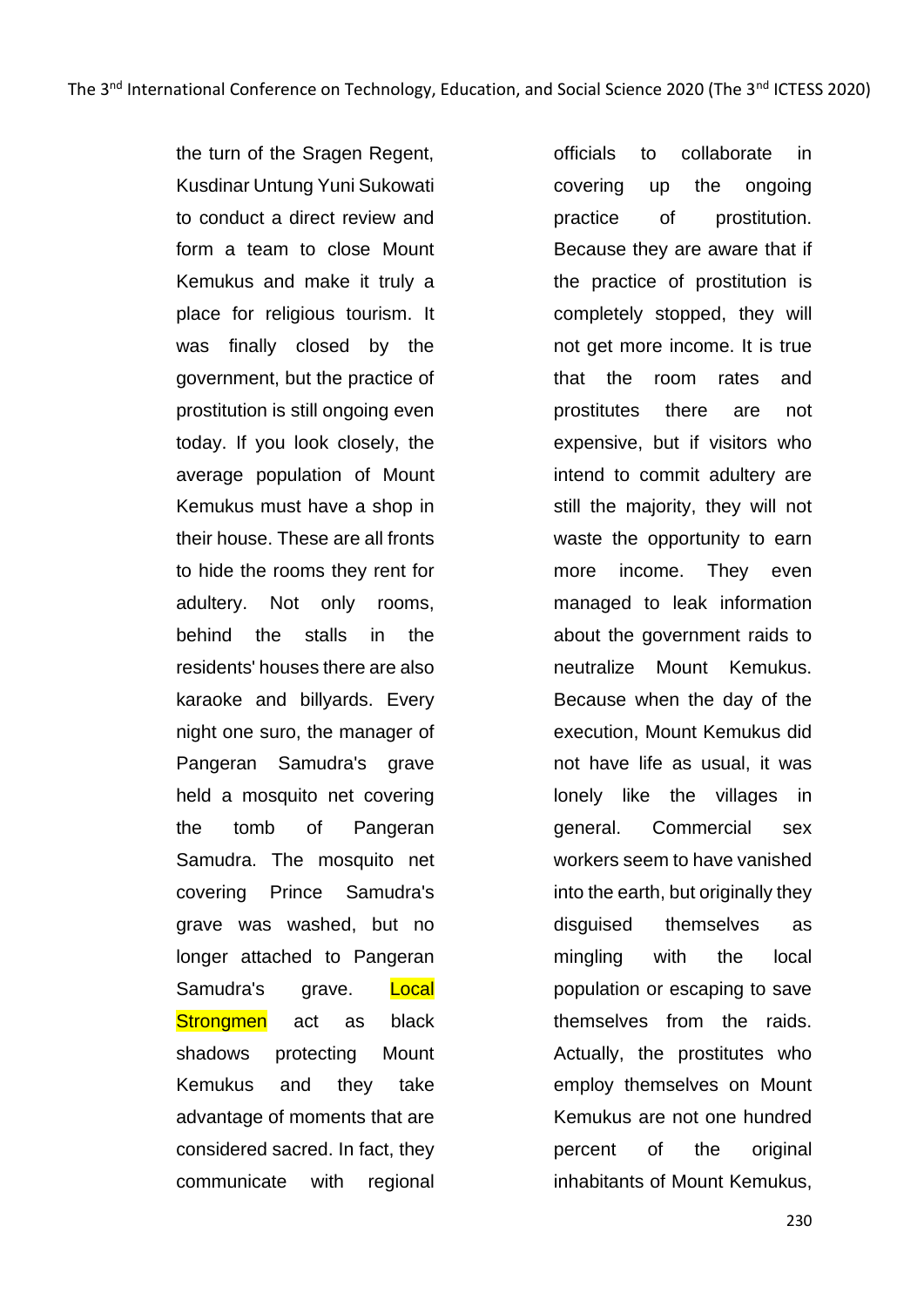even the pimps who shelter them are not from the Mount Kemukus area. When Dolly's alley in Jakarta was closed, the prostitutes who previously worked there moved to Mount Kemukus to continue their work. Not only Dolly's alley in Jakarta, prostitution places that were evicted, the prostitutes who worked there then moved to Mount Kemukus. Worse yet, when one evening the local strongman slipped in buses containing sex workers from outside Mount Kemukus, not only one bus but up to three buses containing prostitutes that they managed to insert. Usually every suro night, the cemetery manager organizes events at night such as wayang or klenengan, like a mode to cover prostitution practice, because obviously there will be many masses there, so that it is also easy to tuck in prostitutes, and the audience, pilgrims, and people who wish to commit adultery are merged into one. Local Strongman not only took advantage of the famous Kemukus Mountain as a place

of prostitution, they also took advantage of the kirap moment to earn even more income. When the procession is held, the washing water of the mosquito nets and the sliced mosquito nets is sold by the local Strongman to visitors for a profit.

# **5. CONCLUTION AND SUGGESTION**

# 5.1 Conclution

Local Strongmen on Mount Kemukus work as protective umbrellas and the accompanying black shadows. They do various ways to keep earning their coffers of money, to protect the practice of prostitution that is taking place on Mount Kemukus, and to fool the regional apparatus for their sake, and for their survival.

# 5.2 Suggestion

For researchers who want to research the local strongmen on Mount Kemukus, it is recommended that they be deeper in gathering information with trusted people due to sensitive and illegal matters.